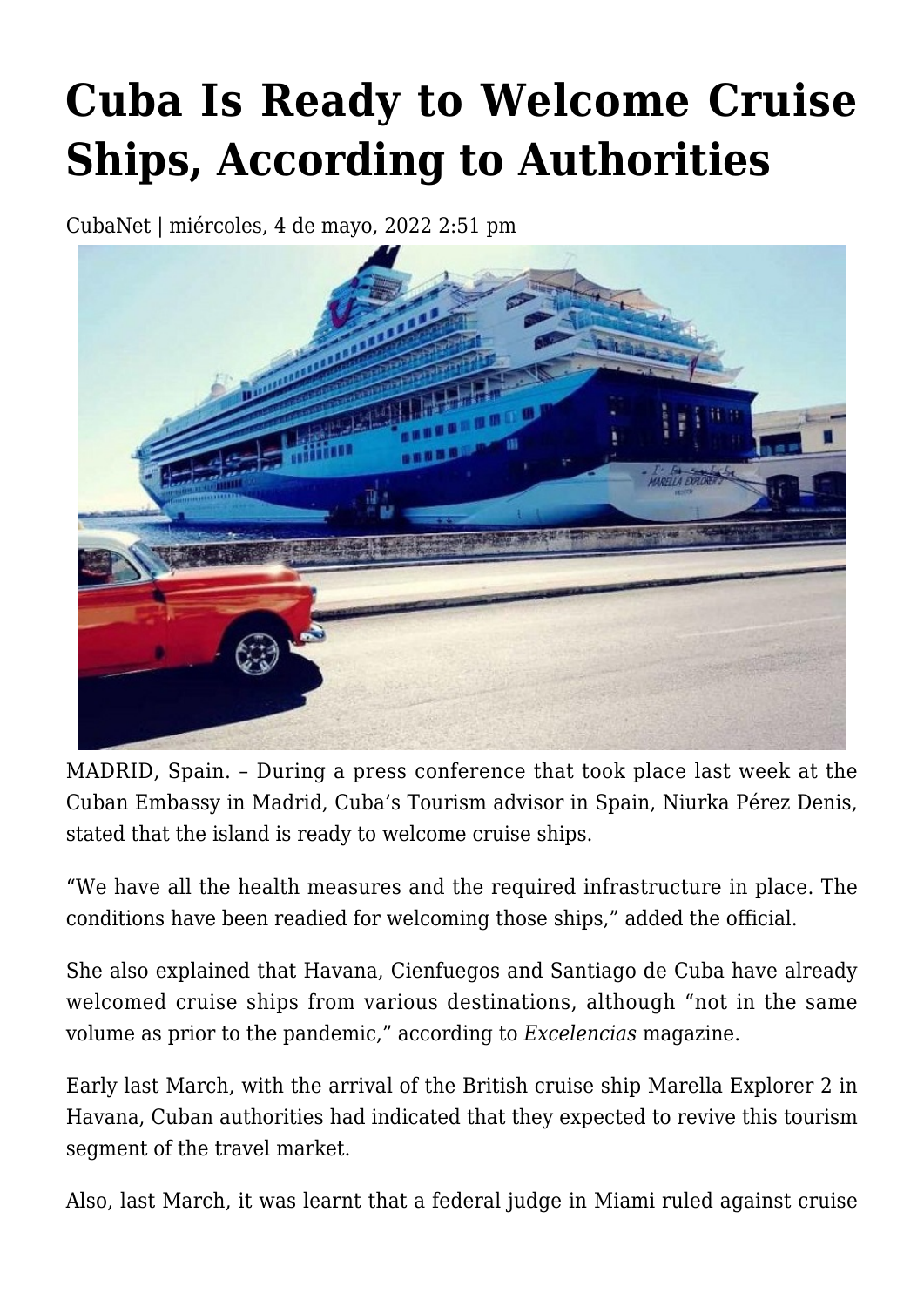lines with links to South Florida, namely, Carnival, Norwegian, Royal Caribbean and MSC Cruises, due to their participation in "prohibited tourist activities" and "human traffic" by transporting passengers to Cuba and benefitting from the port installations in Havana that Fidel Castro's government had confiscated.

The case will go to trial by jury this coming May, where damages the cruise ship companies will have to pay will be decided.

During the press conference, Pérez Denis insisted once again on the regime's projections to welcome 2.5 million tourists in 2022. The statistics already show that the actual numbers will be much lower, especially due to the drop in the Russian market as a result of the cancellation of Russian airline flights due to the invasion of Ukraine. Russia is Cuba's principal source of tourists.

As has been happening ever since the Cuban government announced the upcoming International Tourism Fair FITCuba-2022, this advisor again referred to this event as one to present to the world "the improvement to the tourism product that has resulted from investments in that sector that have accomplished 4,000 additional guest rooms in 4 and 5-star hotels."

"As part of the Fair, we are developing a program that will not only address the "sun and beaches" aspect of tourism, but also cultural events, some of them to be held live and others dedicated to the business segment, in addition to a program for the airlines," Pérez Denis explained.

Two weeks ago, Cuba's Prime Minister, Manuel Marrero Cruz, considered that FITCuba-2022 "is a great opportunity to highlight "the benefits and strengths of the sector in the country, and also reinforce the strategic nature of this industry to the Cuban economy."

For Cruz Marrero, "the event will serve to tell the world that –in his opinion- the country is alive, it is resisting, and it is making progress."

The prime minister also stated that Varadero, the fair's headquarters, needs "a transformation," "a night-life, discos, retail stores and stores with extended hours," as well as "a redesign of its products" to "infuse new life to the city."

*Recibe la información de CubaNet en tu celular a través de WhatsApp. Envíanos un mensaje con la palabra "CUBA" al teléfono +1 (786) 316-2072, también*